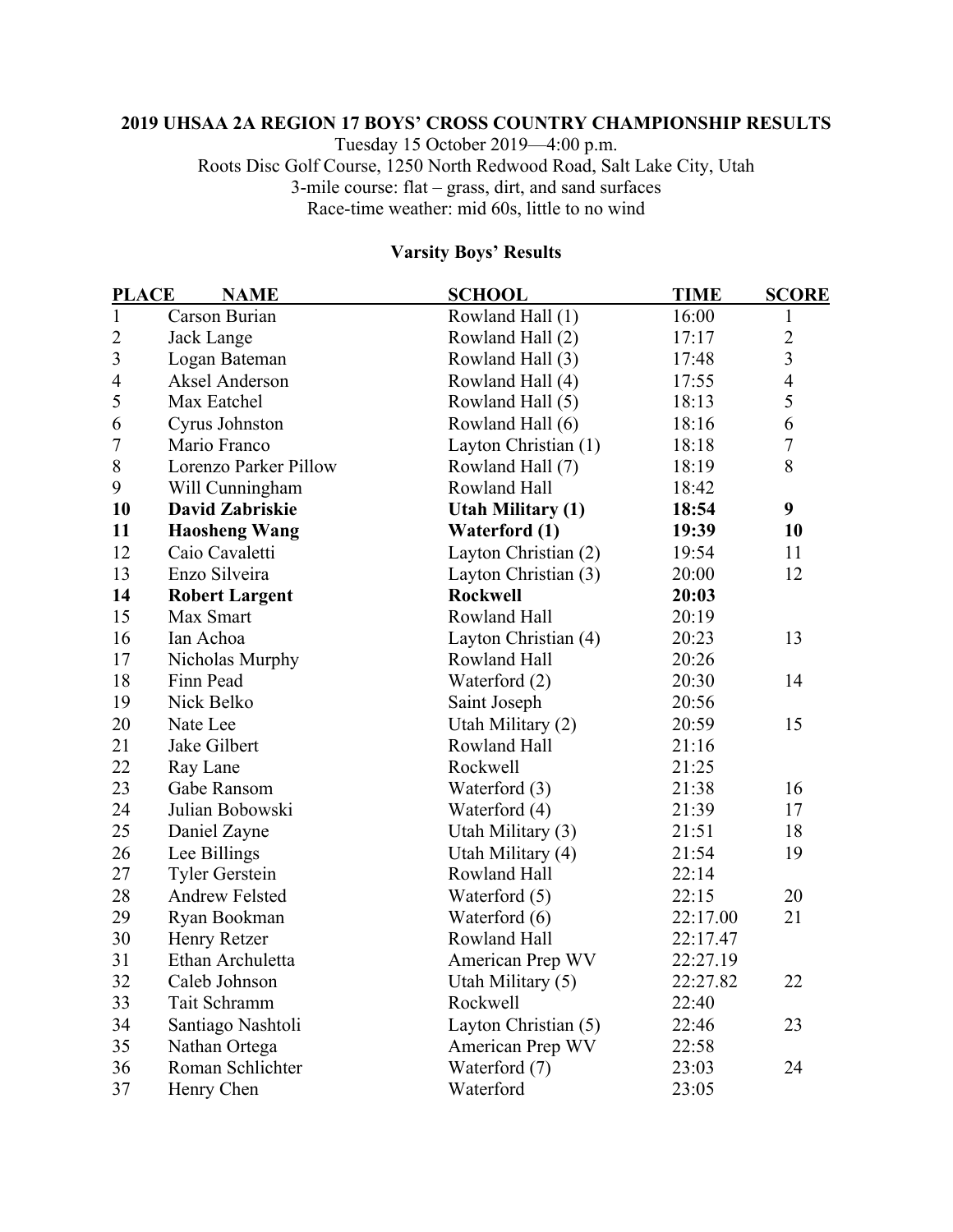| 38 | Lucas Buttschardt           | Saint Joseph        | 23:20 |    |
|----|-----------------------------|---------------------|-------|----|
| 39 | Abraham Qian                | Waterford           | 23:45 |    |
| 40 | Zach Klein                  | Rowland Hall        | 23:54 |    |
| 41 | Isaiah Laureano             | Utah Military $(6)$ | 24:03 | 25 |
| 42 | Mateusz Stepien             | Waterford           | 24:43 |    |
| 43 | Seth Abbott                 | Utah Military (7)   | 25:48 | 26 |
| 44 | Eli Borgenicht              | Rowland Hall        | 26:01 |    |
| 45 | Rodrigo Fernandez-Esquivias | Rowland Hall        | 26:42 |    |
| 46 | Daniel Christenson          | American Prep WV    | 26:43 |    |
| 47 | Dillon Fang                 | Rowland Hall        | 29:04 |    |
| 48 | <b>Ethan Roberts</b>        | Rockwell            | NT    |    |
|    |                             |                     |       |    |

## **BOYS' TEAM RESULTS**

| Rank – School |                  | Score |  |    |    |    |    |
|---------------|------------------|-------|--|----|----|----|----|
|               | Rowland Hall     |       |  |    |    |    |    |
|               | Layton Christian | 66    |  | 12 | 13 | 23 |    |
|               | Waterford        |       |  | Iб |    | 20 | 24 |
|               | Utah Military    |       |  |    | 19 | つつ | 26 |

## **UTAH STATE QUALIFIERS**

## **Qualified Teams:** Rowland Hall, Layton Christian

## **Qualified by Place** (in **bold** in results)

- $\bullet$  10<sup>th</sup> place, David Zabriskie, Utah Military
- 11<sup>th</sup> place, Haosheng Wang, Waterford
- $\bullet$  14<sup>th</sup> place, Robert Largent, Rockwell

#### **2019 UHSAA 2A REGION 17 GIRLS' CROSS COUNTRY CHAMPIONSHIP RESULTS**

Tuesday 15 October 2019—4:00 p.m. Roots Disc Golf Course, 1250 North Redwood Road, Salt Lake City, Utah 3-mile course: flat – grass, dirt, and sand surfaces Race-time weather: mid 60s, little to no wind

#### **Varsity Girls' Results**

| <b>PLACE NAME</b>      | <b>SCHOOL</b>       | TIME  | <b>SCORE</b> |
|------------------------|---------------------|-------|--------------|
| Regan Belko            | <b>Saint Joseph</b> | 21:07 |              |
| <b>Kathryn Wagoner</b> | <b>Saint Joseph</b> | 21:54 |              |